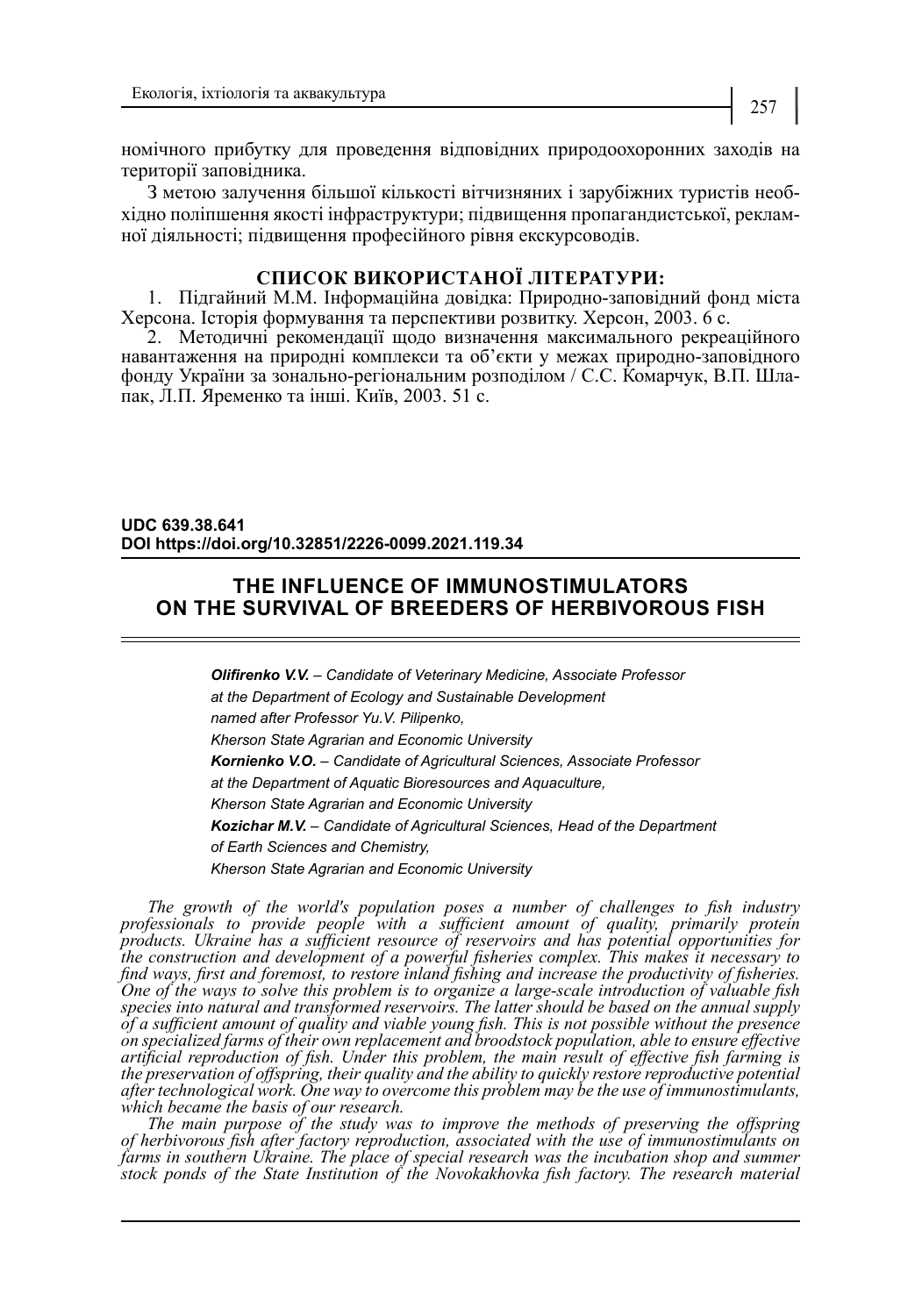*was the broodstock of white silver carp grown on the farm. Data are presented as mean values and standard error (x ± SE). Statistical analysis was performed by means of analysis of variance (one-way ANOVA). The research used commonly used methods in fish farming.*

*The analysis allows us to conclude on the feasibility of treatment of fetuses with the drug as an antimicrobial and stimulant. The use of the experimental immunostimulant Anfluron 2 IU significantly increases the resistance of silver carp breeders after operations on artificial reproduction in the factory. Females of white silver carp injected with immunostimulants showed higher growth and survival throughout the observation period.*

*Key words: immunostimulant, fish, silver carp, reproduction, resistance, survival, broodstock.*

#### *Оліфіренко В.В., Корнієнко В.О., Козичар М.В. Вплив імуностимуляторів на виживання добрив овочевої риби*

*Зростання населення нашої планети ставить перед спеціалістами рибної галузі низку проблем, спрямованих на забезпечення людей достатньою кількістю якісних, насампе- ред білкових, продуктів. Україна має достатній ресурс рибогосподарських водойм і має потенційні можливості для формування та розвитку потужного рибогосподарського комплексу. Це зумовлює необхідність передусім відновлення рибного господарства у вну- трішніх районах і підвищення ефективності рибного промислу. Одним із шляхів вирішення*  сформовані водойми. Останнє має базуватися на щорічному отриманні достатньої кіль-<br>кості якісного й життєздатного посадкового матеріалу цінних видів риб. Це неможливо *без наявності в спеціалізованих господарствах власного ремонту та маточних стад, здатних забезпечити ефективне штучне розмноження. У рамках цієї проблеми голов- ним результатом ефективного вирощування риби є збереження потомства, його якість*  і здатність плідників швидко відновлювати репродуктивний потенціал після технологіч-<br>них робіт. Одним зі способів подолання цієї проблеми може бути використання імуности-<br>муляторів, що стало основою дослідження.<br>Основною

линоїдних риб після заводського розмноження, пов'язаних із використанням імуностиму-<br>ляторів у господарствах півдня України. Місцем спеціальних досліджень був інкубацій-<br>ний цех і літньоматочні стави ДУ «Новокаховський ри *виступали плідники білого товстолобика, вирощеного в господарстві. Дані представлені як середні значення та стандартна похибка (x ± SE). Статистичний аналіз проводили за допомогою дисперсійного аналізу (односторонній ANOVA). У дослідженні використовува- лися загальновживані методи в рибництві.*

*Аналіз дає змогу зробити висновок про доцільність лікування плідників препаратом як протимікробним і стимулятором. Застосування експериментального імуностимулятора Anfluron 2IU значно підвищує стійкість плідників товстолобика після операцій зі штуч- ного відтворення в заводських умовах. Плідники, що ін'єктувалися імуностимулятором, показували вищий ріст і виживання протягом усього періоду спостереження.*

*Ключові слова: імуностимулятор, риба, товстолобик, розмноження, стійкість, виживання, плідники.*

**Formulation of the problem.** The current state of aquatic bioresources in inland waters in recent years should be described as tense *–* due to the threat of extinction of certain species and populations, due to irrational fishing and pollution of the aquatic environment, reducing the efficiency of natural reproduction. Against the background of a sharp decline in the effectiveness of fishing within the inland waters, Ukraine is making significant efforts to meet the Sustainable Development Goals of the planet, both in the direction of preventing hunger and conserving aquatic living resources [1]. This situation makes it necessary to find ways, first of all, related to the restoration of fish catches in inland waters and the provision of affordable fish products to the population. There are hopes for the preservation and replenishment of biological resources associated with the artificial breeding of herbivorous fish, which allows to maintain industrial stocks and increase the production of marketable aquaculture products under regulated conditions. The progressiveness and importance of this area is repeatedly emphasized in the publications of a number of authors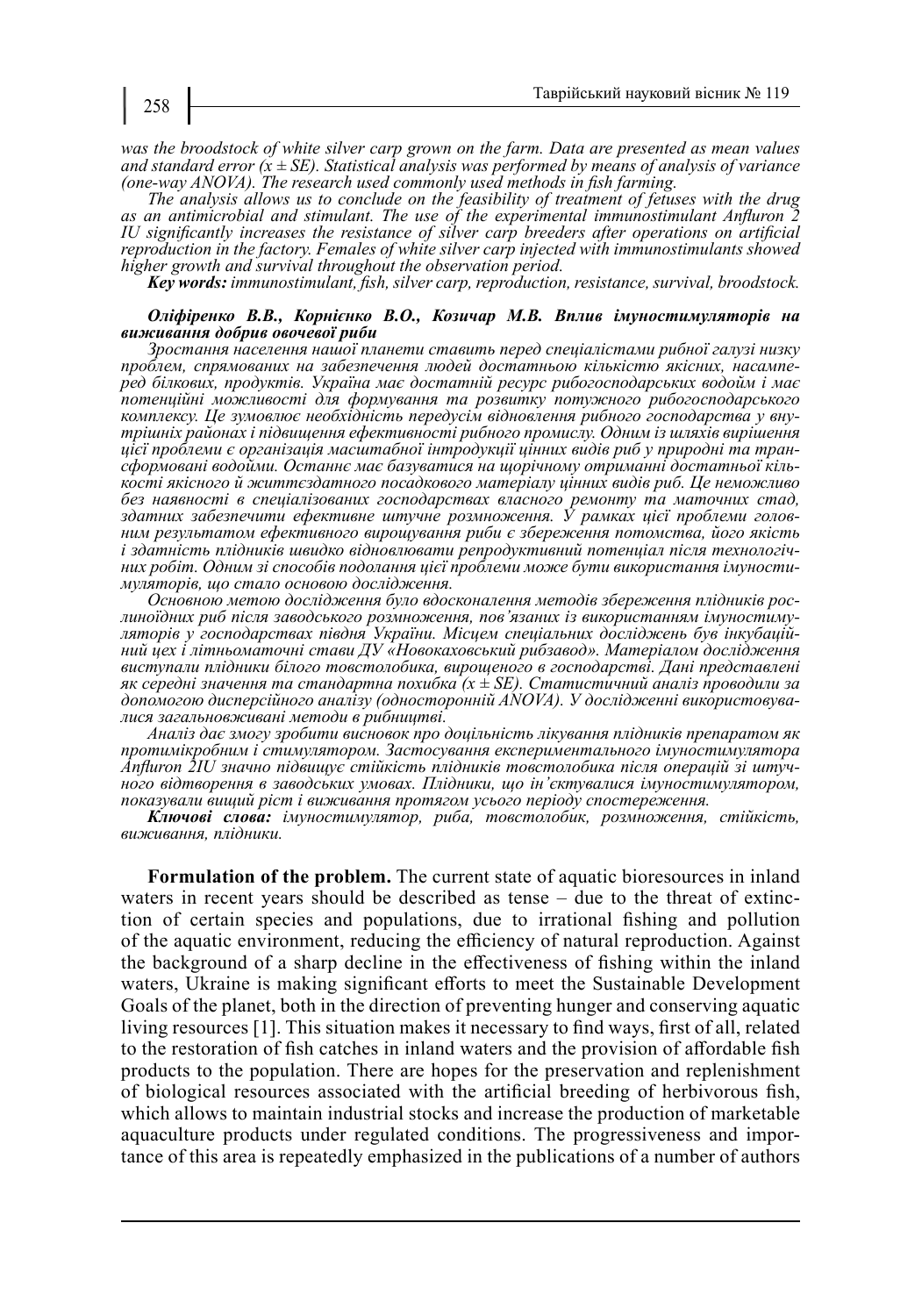[2–4]. The real large-scale introduction of herbivorous fish into the Dnieper-Bug estuary was started in 1974, and representatives of the Far Eastern ichthyofauna – white and variegated silver carp, grass carp – were chosen as priority introducers. The basis for this was the fact that the lower reaches of the Dnieper and Southern Bug, as well as the Dnieper-Bug estuary have significant forage resources, which representatives of aboriginal ichthyofauna practically do not use and the introduction into the reservoirs of the Dnieper-Bug estuary. increasing fish productivity in these areas [5; 6]. At the same time, given the biology of reproduction of herbivorous fish, the creation of their powerful industrial herd is impossible without their artificial reproduction and cultivation and subsequent introduction of planting material into reservoirs of different origin and purpose. At the same time, the systematic growth of industrial stocks is largely constrained by the lack of sufficient planting material, the production of which is quite difficult even in the presence of the required number of broodstock. Despite all the apparent study of various aspects of assessing the quality of offspring in fishery science has not yet conducted a comprehensive study, which would be analyzed on a single methodological basis, the triad "quality of producers – quality of sexual products – quality of youth" [7].

In this aspect, there are several important problems, one of which is the need to preserve the offspring during the production operations of artificial reproduction against the background of a possible improvement in the quality of sexual products. One of the ways to overcome this problem may be the use of immunostimulants, which became the basis of our research.

**Analysis of recent research and publications.** A series of recent studies allows us to talk about the important role of the quality of broodstock and obtained sexual products to obtain high-quality viable planting material for introduction into natural and artificial reservoirs [8; 9; 10].

Traditional methods of breeding and evaluation of mature fish on the basis of external features do not fully reflect the qualitative characteristics of broodstock in the conditions of artificial reproduction, as they are weakly related to fish hatching and subsequent embryonic development [3; 7; 9]. Selection work in combination with the assessment of the quality of broodstock in the chain of functional relationships "metabolism of mature fish – fertility – quality of sexual products – viability of young people" can be one of the ways to increase the efficiency of artificial breeding [7; 9; 11].

Improving existing biotechnologies of artificial reproduction involves finding ways to improve the efficiency of work with mature fish. These pathways are based on the achievements of fisheries science, including scientifically sound methods of preserving broodstock and their reproductive potential during factory reproduction [7; 12]. From a practical point of view, there is no single approach to assessing the quality of offspring and methods of their preservation during factory reproduction. One way to overcome this situation may be the use of immunostimulants to increase the level of resistance of the offspring.

Immunostimulants are substances that stimulate non-specific resistance of the organism (NRO) and immunity (humoral and cellular immune responses). In the literature, the term "immunomodulatory" is often used as a synonym for the term "immunostimulant".

The most common use of immunostimulants in fish farming is mainly associated with feeding fish to alleviate infectious diseases or increase growth rates [13; 14; 15; 16].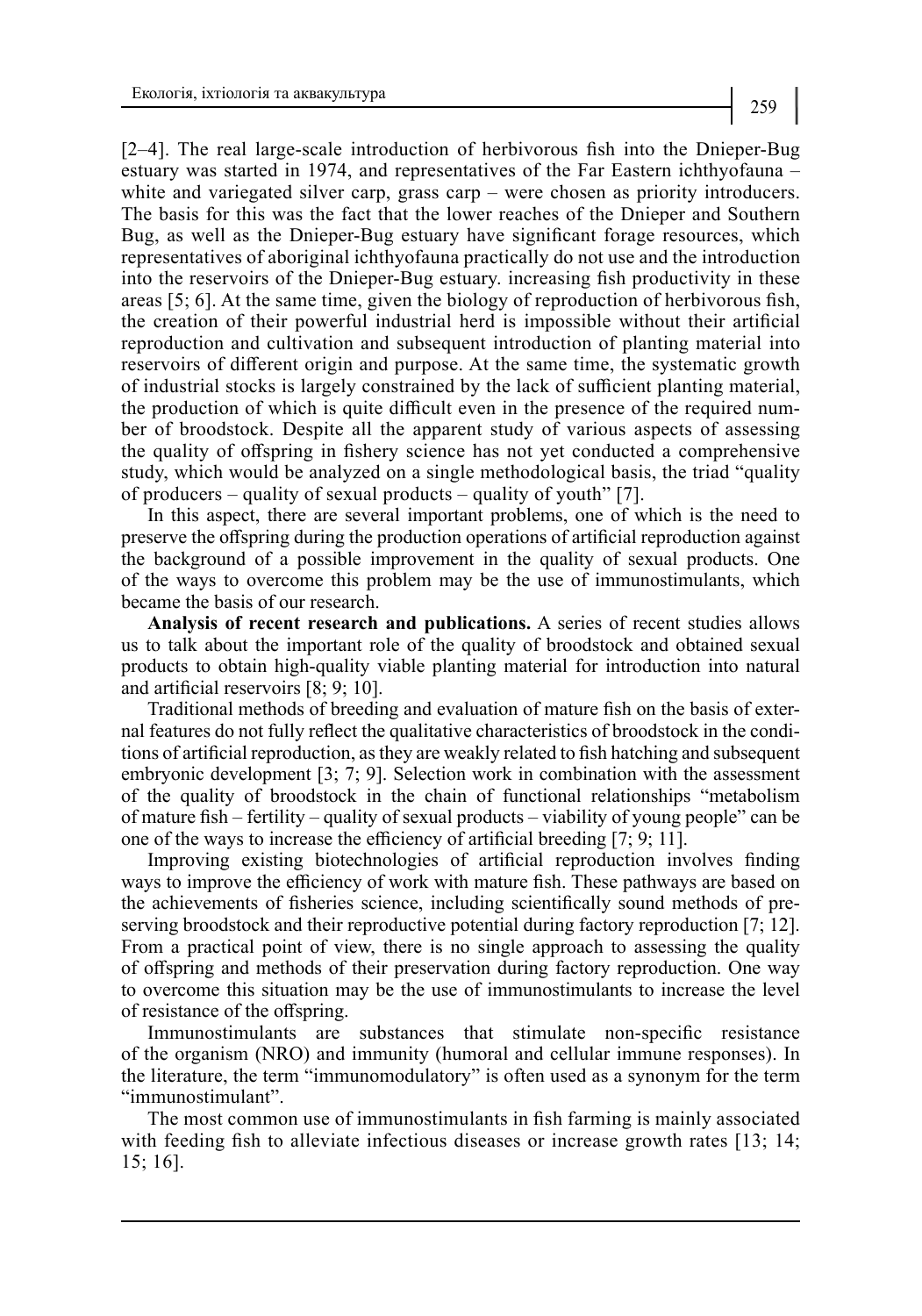Problems of increasing productivity and survival in the cultivation of fish of different ages are also called various kinds of feed additives that increase the body's resistance. There are methods of introducing into the main diet of biennials carp saponite, analcym and bentonite [17], inactivated baker's yeast to the diet of young Russian sturgeon [18], bentonite clays in the cultivation of marketable fish [19], studied the effect of selenium on the metabolism of selenotoid and selenoprote of aquaculture [20].

At the same time, there are almost no data on the use of immunostimulants to improve fish performance in artificial reproduction operations, which are characterized by high trauma to the offspring against the background of a significant deterioration of their physiological condition. The use of modern highly effective drugs to preserve broodstock can make a significant contribution to improving the biotechnology of artificial fish farming.

**Setting objectives.** The purpose and objectives of the study were to improve methods for preserving the offspring of herbivorous fish after factory reproduction, associated with the use of immunostimulants in farms in southern Ukraine. The experimental part was aimed at studying the effect of the drug with a typical immunostimulant of recombinant interferon. In our studies, we used the drug recombinant human interferon Anfluron. This drug is the first and only recombinant interferon created in Ukraine from scratch, from the stage of scientific development, after the stage of long-term research.

Interferons (IFNs) are a group of biologically active proteins or glycoproteins synthesized by cells in the process of protective reaction to foreign agents – viral infection, antigenic or mitogenic effects.

IFN of different species of animals, despite minor interspecific differences in amino acid composition, work effectively in the bodies of heterogeneous animals. When IFN comes into contact with various cells of the body, the latter become immune to almost all known viruses and many toxins of protein and other nature. IFNs, in contrast to immunostimulants (inducers of IFNs), are powerful modulators of the immune system. a-IFN is produced by lymphoid cells in response to foreign agents – viruses, bacteria or neoplastic agents. Activates almost all cells of the immune system, promotes the production of antibodies. Modulates B-cell immunity. g-IFN is produced by activated T lymphocytes. Activates cells of the immune system, especially macrophages (increases activity by 1000 times). Modulates T-cell immunity. Antiviral activity is lower than in a-IFN.

The place of special research was the incubation shop and summer uterine ponds of the State Institution of the Novokakhovka fish factory of partial fish. The research material was the broodstock of white silver carp grown in the farm. The research was guided by the principles of bioethics. The studies were carried out in accordance with the European Convention for the Protection of Vertebrate Animals used for Experimental and other Scientific Purposes ETS No. 123 and approved by the Science Council of the Kherson State Agrarian and Economic University.

Experimental and control groups of 28 individuals were formed to conduct an experiment to study the effect of immunostimulants on the quality of broodstock. The formation of the study groups and the calculation was performed on the principle of groups of analogues [21; 22]. As an experimental immunostimulant we used Anfluron 2 IU, in vials with a capacity of 10 ml. It was a sterile isotonic (0.15 NaCl, 0.1 Na, K-phosphates pH 7.2-7.4) aqueous solution of recombinant a- and g-interferons – analogs of human a-2a- and g-interferons, total protein <15 mcg/ml.

The drug was administered according to the current method, intramuscularly, once, immediately after the selection of sexual products. The injection was made into the dor-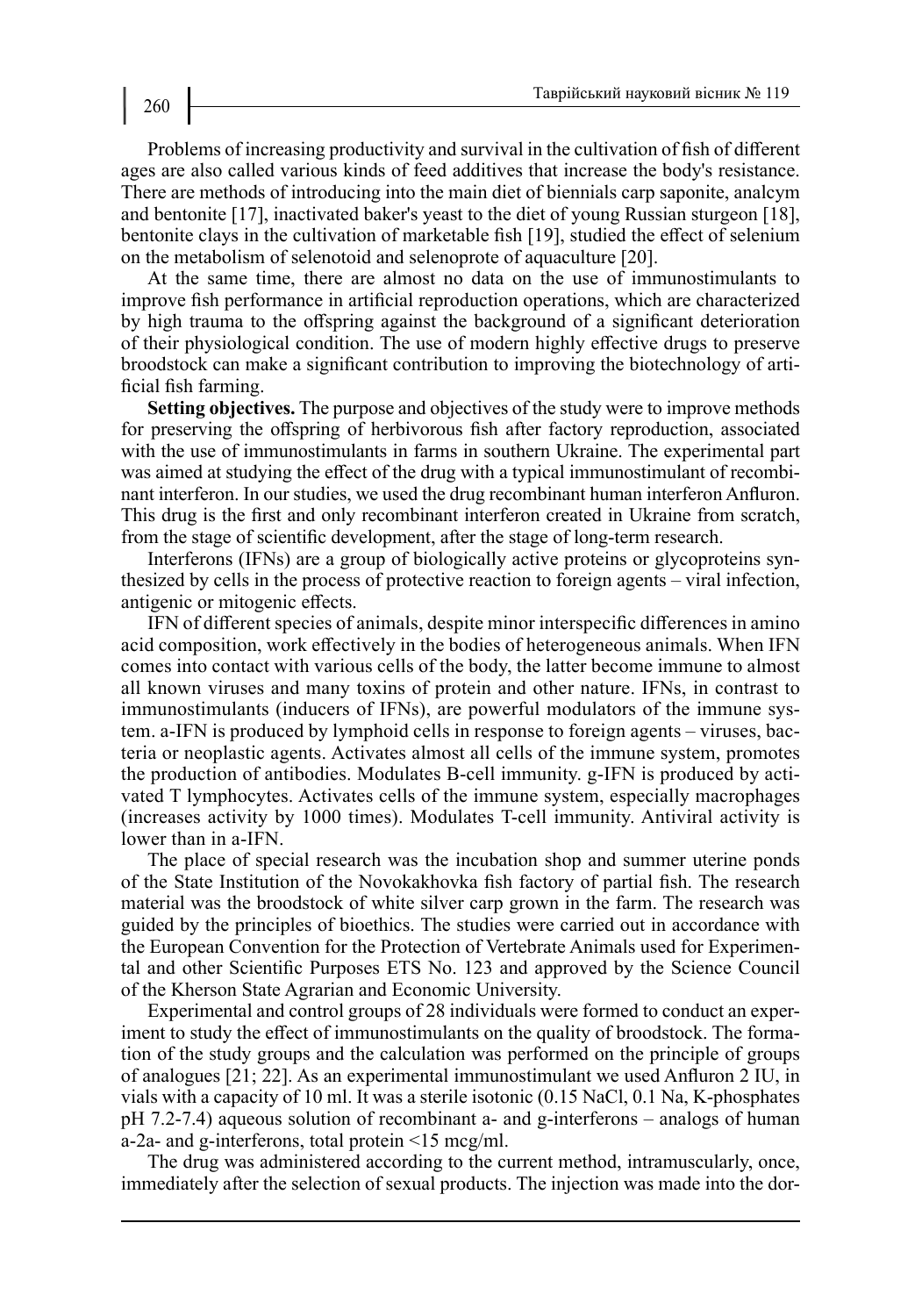sal muscles at an angle of 45° at the anterior edge of the dorsal fin. The injection site was treated with 75% ethyl alcohol.

After injection, the offspring of the experimental group were placed in a summer-uterine pond with an area of 0.9 ha. A control group was landed in a similar pond. The final control of the survival of the experimental material was performed during the unloading of summer uterine ponds by the method of direct accounting [21; 22]. Morphological studies of offspring were performed according to commonly used methods with the definition of the main indices of physique [22].

Data are presented as mean values and standard error  $(x \pm SE)$ . Statistical analysis was performed by means of analysis of variance (one-way ANOVA). A value of P <0.05 was considered statistically significant. Analysis of the variance of the influence of technological and environmental factors on the growth of larvae was carried out using the MANOVA.

**Presentation of the main research material.** Given the pharmacodynamics of the drug, its effect on fish, according to our research and material sources, the effect of recombinant interferon can be divided into 2 phases: the first is a strong bacteriostatic and bactericidal effect on all known groups of bacteria, fungal diseases and even viruses. acts as an antibacterial and anti-inflammatory agent, this action lasts for at least eight days.

It is at this time that the fish's body has the least resistance and is able to be exposed to both pathogenic microflora and secondary microorganisms. Even inflammations that occur naturally after receiving sexual products in the internal organs, muscles, due to the introduction of pituitary drugs and on superficial formations, as a result of trauma during catching and manipulation during the spawning campaign often lead to various pathological processes in the body of broodstock. Due to the physiological state of the above processes have a very negative effect on the survival of the offspring of herbivorous fish, mainly causing their death.

The second phase of the drug is due to the peculiarities of the main active substance. In terms of pharmaceutical properties, it has a stimulating and immunoprotective effect. These properties are extremely necessary at the post-spawning maintenance of broodstock. If during the first phase the preservation of offspring is determined by the prevention of infectious diseases and post-spawning complications of infectious ethnology, then in the second phase it is desirable to stimulate the immunostimulant as the main component of the drug. This effect is manifested in the stimulation of immunity, resulting in increased resistance of the body of the offspring, stimulates the processes of digestion, respiration and, importantly, tissue regeneration.

In experimental studies of the quality of the immunostimulant, we used Anfluron 2 IU, which was injected into the muscular part of the body of the offspring before landing them for feeding. As our research has shown, due to the stimulating effect of the immunostimulant, the period of physiological rehabilitation after receiving sexual products is reduced. The stimulating effect of the drug allows fetuses to start feeding at an earlier date, which has a positive effect on the growth of fish and the development of their gonads. All this can be easily traced when comparing the linear-weight indicators of the offspring of the experimental and control groups obtained during the autumn inventory restock.

As a result, the final weight of the offspring of the experimental group exceeded the similar rate of fish in the control group by 5.4–10.0%, which averaged about 7.7%. A slightly smaller difference was observed in the linear indicators – 1.9–5.1% (Table 1).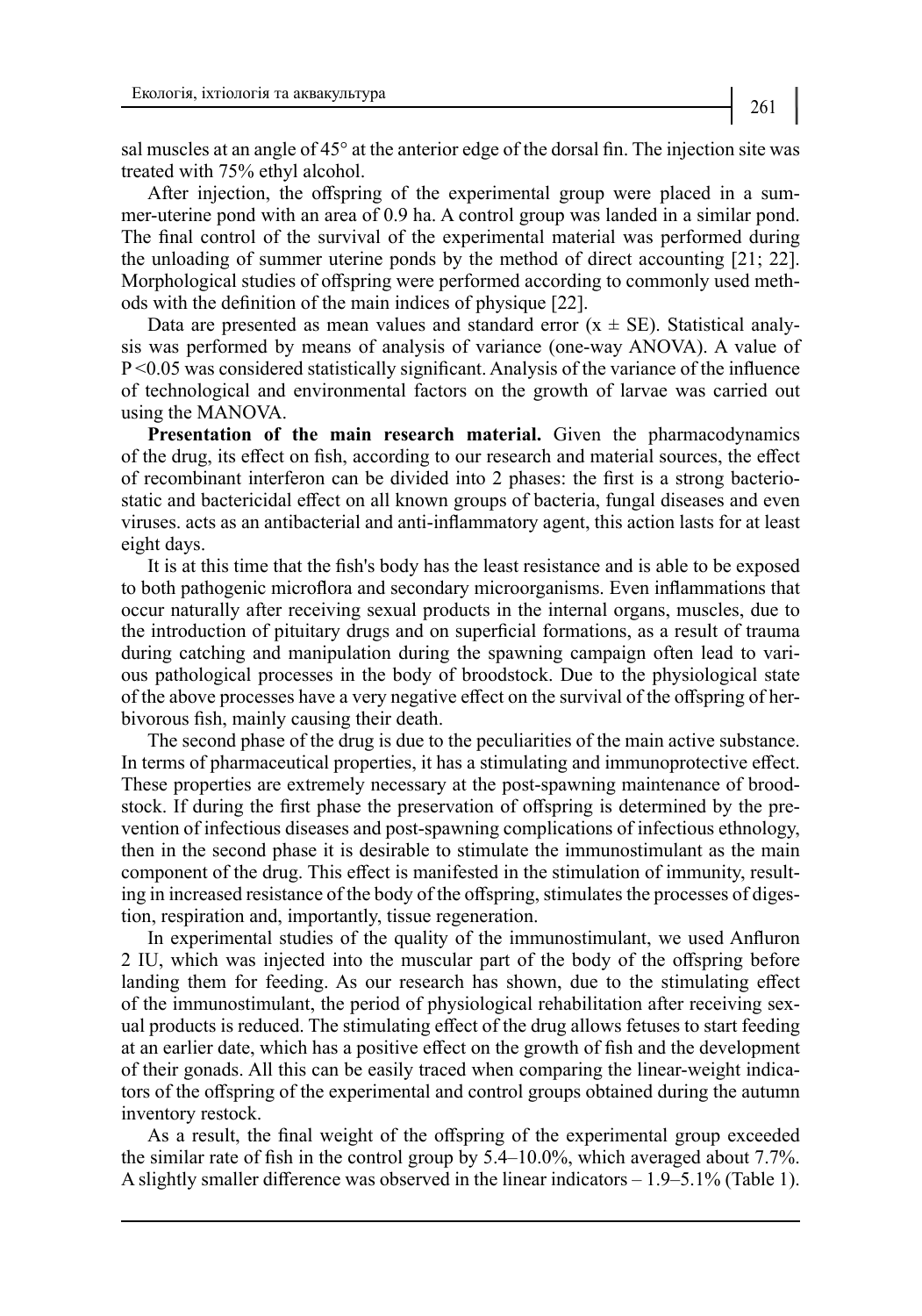Table 1

| <b>Indicators</b>  | $x \pm SE$       |                  | $\sigma$   |         |                   |
|--------------------|------------------|------------------|------------|---------|-------------------|
|                    | experiment       | control          | experiment | control | $M_{\text{diff}}$ |
| Weight, kg         | $5.92 \pm 1.41$  | $5.46 \pm 1.86$  | 1.79       | 1.87    | 0,22              |
| Full length L, см  | 79.91±3.60       | 79.45±2.54       | 7.05       | 7.82    | 0,13              |
| Short length l, CM | $66.17\pm 6.55$  | 65.97±11.43      | 7.21       | 7.31    | 0,02              |
| Body height H, см  | $22.83 \pm 0.70$ | $19.89 \pm 1.68$ | 3.39       | 3.02    | 1,65              |
| Body girth О, см   | $41.28 \pm 2.40$ | $40.19 \pm 4.37$ | 6.35       | 6.27    | 0,22              |
| Index I/H          | 34.50±0.99       | $30.15 \pm 1.07$ | 2.25       | 2.02    | 3,68              |
| Index I/O          | $62.38 \pm 0.15$ | $60,92\pm0.23$   | 2.09       | 2.01    | 5,32              |

Qualitative assessment of white silver carp females  $(x \pm SE, n = 56)$ 

The most strikingly stimulating effect of the drug was manifested when comparing the physique indices of the broodstock involved in the experiment. According to the indicators of high-back and body girth index, the broodstock of the experimental group exceeded the similar indicator of fish of the control group by 12.6 and 2.3%, respectively. There was a significant mathematical difference between these indicators, the coefficient of differentiation of the series ranged from 3.68 to 5.32.

The antimicrobial and stimulating effect of the drug was also reflected in the survival rates of offspring, as shown in table 2.

Table 2

| <b>Groups of</b><br>females | <b>Mortality</b> in<br>the first three days<br>after spawning |               | <b>Mortality during</b><br>the period of summer<br>detention |               | Mortality in total<br>during the observation<br>period |               |
|-----------------------------|---------------------------------------------------------------|---------------|--------------------------------------------------------------|---------------|--------------------------------------------------------|---------------|
|                             | copy                                                          | $\frac{6}{9}$ | copy                                                         | $\frac{0}{0}$ | copy                                                   | $\frac{6}{9}$ |
| experiment                  |                                                               | 17,2          |                                                              | 3,4           |                                                        | 20,6          |
| control                     |                                                               | 27,5          |                                                              | 27,5          |                                                        | 55,0          |

**The effect of the immunostimulant on the survival of female silver carp**

Already in the first three days, the mortality of the offspring of the experimental group decreased by 12% compared with the norm. At the same time, the offspring of the control group showed almost regulatory death rate. This trend persisted during the summer season. It is during the summer maintenance and feeding of broodstock that all the negative consequences related to the quality of broodstock and the level of their resistance are manifested. The overall survival of the offspring of the experimental group for the entire observation period reached 79%. At the same time, the mortality of fish in the control group exceeded 55%.

**Conclusions.** The conducted analysis allows to draw a conclusion about the expediency of treatment of ovaries with the drug as a promicrobial and stimulant. The use of the experimental immunostimulant Anfluron 2 IU significantly increases the resistance of silver carp breeders after operations on artificial reproduction in the factory. Females of white silver carp injected with immunostimulants showed higher growth and survival throughout the observation period. The treatment itself easily fits into the technology of factory reproduction of herbivorous fish and can be offered for introduction into the technological scheme of artificial reproduction.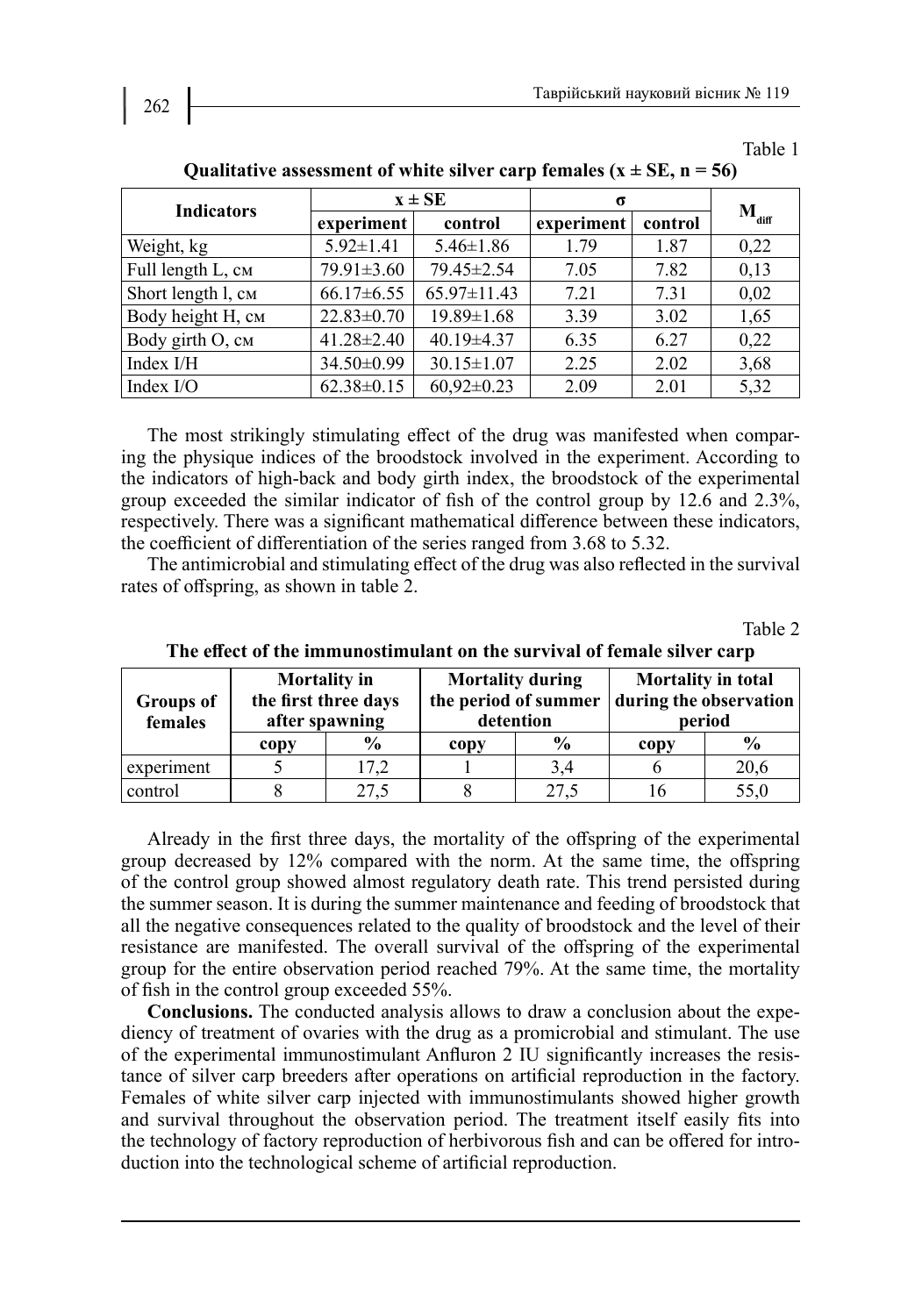#### **REFERENCES:**

1. Цілі Сталого Розвитку: Україна : національна доповідь / за координацією Н. Горшкової ; Міністерство економічного розвитку і торгівлі України, 2017. 176 с. URL: http://www.un.org.ua/images/SDGs\_NationalReportUA\_Web\_1.pdf (дата звернення: 05.04.2021).

2. Пилипенко Ю.В. Оценка производителей белого толстолобика выращенных в различных условиях. *Проблемы воспроизводства растительноядных рыб, их роль в аквакультуре* : материалы Международной науч. практ. конф. Адлер. 2003. С. 37–38.

3. Виноградов В.К., Веригин Б.Ф., Ерохина Л.В. Руководство по биотехнике разведения и выращивания дальневосточных растительноядных рыб. Москва : ООО «ИП Комплекс», 2000. 211 с.

4. Грициняк І.І., Третяк О.М. Пріоритетні напрямки наукового забезпечення рибного господарства України. *Рибогосподарська наука України.* Київ : ІРГ НААНУ, 2014. № 1. С. 5–20.

5. Екологічні передумови раціонального ведення рибного господарства Дніпровсько-Бузької естуарної області / Ю.В. Пилипенко, В.В. Оліфіренко, В.О. Корнієнко, В.С. Поліщук, О.Е. Довбиш, І.А. Лобанов. Херсон : Грінь Д.С., 2013. 190 с.

6. Рибальство та рибництво трансформованих річкових систем півдня України : наукова монографія / І.М. Шерман, К.М. Гейна, М.С. Козій, П.С. Кутіщев, Ю.М. Воліченко. Херсон : Вид-во Гринь Д.С., 2016. 308 с.

7. Шерман І.М., Євтушенко М.Ю. Теоретичні основи рибництва: підручник. Київ :Фітосоціоцентр, 2011. 484 с.

8. Еколого-технологічні основи відтворення і вирощування молоді осетроподібних / І.М. Шерман, В.Ю. Шевченко, В.О. Корнієнко, О.В. Ігнатов. Херсон : Олді-Плюс, 2009. 348 с.

9. Екологія та технологія виробництва посадкового матеріалу коропових в умовах Півдня України : наукова монографія / І.М. Шерман, Г.А. Данильчук, С.О. Незнамов та інші. Херсон : Грінь Д.С., 2014. 228 с.

10. Дмітрієв Є.В., Саркісян В.І, Рекрут С.В. Шляхи удосконалення технології формування племінного матеріалу рослиноїдних риб в умовах ставів півдня України. *Таврійській науковий вісник.* 2007. Вип. 46. С. 105–111.

11. Шерман I.M., Гринжевський М.В, Грициняк І.І. Розведення та селекція риб. Київ : БМТ, 1999. 336 с.

12. Коваленко В.О., Шумова В.М., Поплавська О.С. Удосконалення технології відтворення об'єктів рибництва (на прикладі стерляді і білого товстолоба). *Матеріали наук.-практ. семінару на виставці «FishEхpo-2015» в рамках Міжнародної виставки-ярмарку «Агро2015»* / 5 червня 2015 р., м. Київ. Київ : НТУУ «КПІ», 2015. С. 82–89.

13. Dawood M.A.O., Koshio S., Esteban M.Á. Beneficial roles of feed additives as immunostimulants in aquaculture: a review. *Reviews in Aquaculture.* 2018. Volume 10, Issue 4. P. 950–974. URL: https://doi.org/10.1111/raq.12209/ (дата звернення: 05.04.2021).

14. Mehana1 E.E., Rahmani A. H., Aly S.M. (2015). Immunostimulants and Fish Culture: An Overview. *Annual Research & Review in Biology.* 2015. № 5 (6). Р. 477–489.

15. Doan H.V., Hoseinifar S.H., Khanongnuch Ch., Kanpiengjai A., Unban K., Kim V.V., Srichaiyo S. (2018). Host-associated probiotics boosted mucosal and serum immunity, disease resistance and growth performance of Nile tilapia (Oreochromis niloticus). *Aquaculture.* 2018. Volume 491. P. 94–100. URL: https://doi.org/10.1016/j. aquaculture.2018.03.019 (дата звернення: 05.04.2021).

16. Chieng C.C.Y., Daud H.M., Yusoff F.M., Abdullah M. (2018). Immunity, feed, and husbandry in fish health management of cultured Epinephelus uscoguttatus with reference to Epinephelus coioides. *Aquaculture and Fisheries.* 2018. Volume 3.